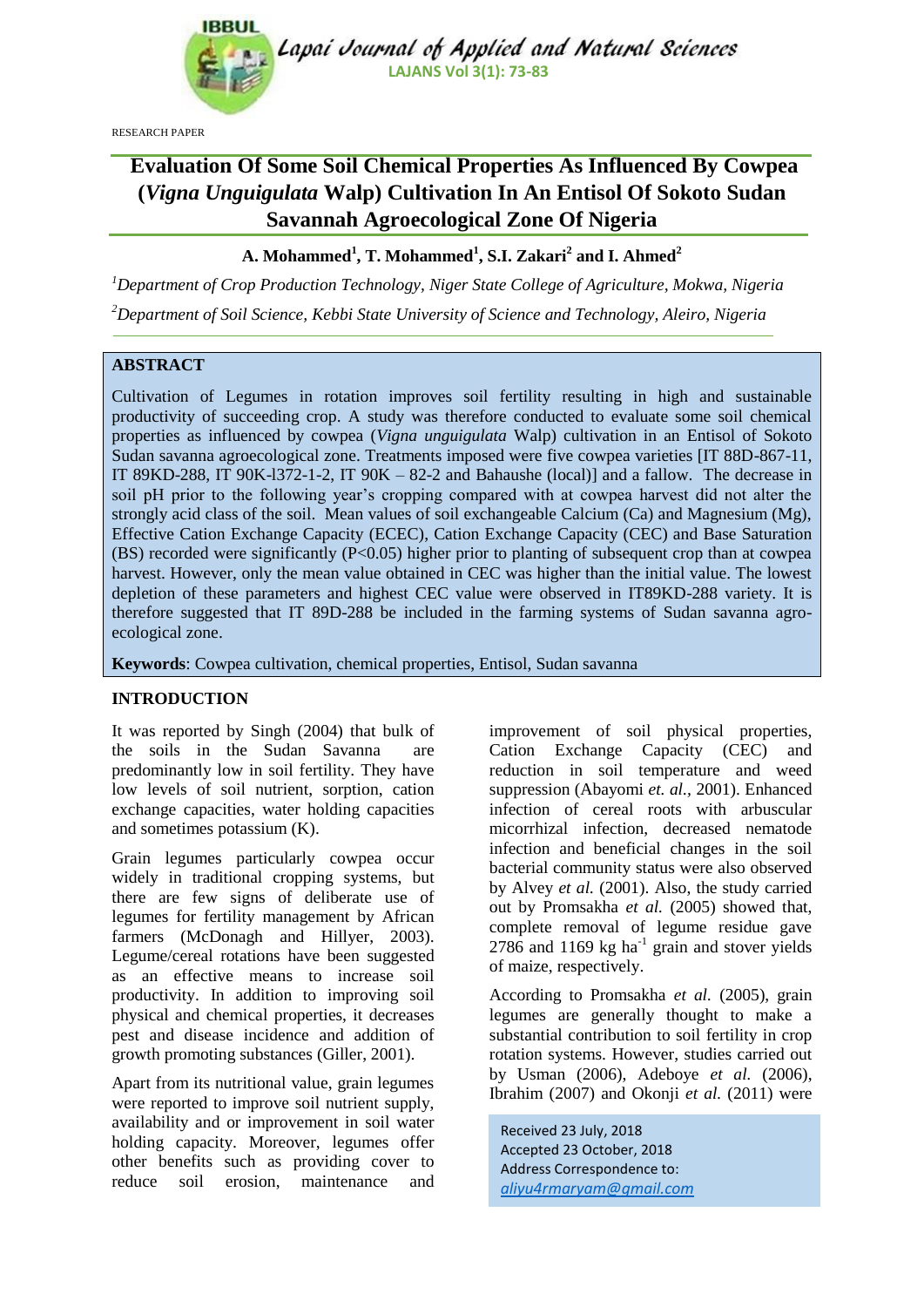focused on effects of legume residues (above and below ground) on food crops immediately sown after the legume crop. While in many tropical countries with a prolonged dry season such as Sokoto Sudan savanna ecological zone, there is a large gap (lag period) before planting the next crop.

Cowpeas are found on farmer's field across the entire savanna agro-ecological zone (Yusuf *et al*., 2006) but more in the semi arid where it is better adapted. The need to evaluate and compare the chemical properties of soils at cowpea harvest and prior to planting of millet is therefore imperative. Millet is the most cultivated cereal crop in the Sokoto Sudan savanna zone of Nigeria. It is a very important crop, because it is the most dependable source of food (usually consumed as stiff porridge (Tuwo), (kunu, ogi or akamu, fura and masa) for large number of people in this environments for which it has special adaptation (Gwadi *et al.,* 2004). Millet fodder and stover are also used as livestock feed.

This work is therefore conducted to evaluate some soil chemical properties as influenced by cowpea (*Vigna unguigulata* Walp) cultivation in an Entisol of Sokoto sudan savannah agroecological zone of Nigeria

#### **METHODOLOGY**

#### **Site Description**

Sokoto, the capital of Sokoto state is located between latitude  $11^0$  30'-13<sup>0</sup> 55' N and longitude  $4^{\circ}$  07' -  $6^{\circ}$  56' E situated in Sudan savanna zone. The region enjoys the Sudan savanna type of vegetation with few scattered trees and numerous shrubs sandwiched by grasses and herbs in isolated places. The On-Station research was carried out at Dabagi Farm Usmanu Danfodiyo University, Sokoto in 2008 through 2010 cropping seasons. Dabagi Farm lies on latitude  $12^0$  46' N and longitude  $05^{\circ}$  26' E and is about 40 Km south east of Sokoto metropolis. The mean average annual rainfall of Sokoto State is 565 mm (it occurs between May-October) and the temperature averages  $27^{\circ}$ C with peak at 40<sup>°</sup>C (April) and  $15^{\circ}$  C (December – January). Taxonomic classification using the USDA Soil Taxonomy classified the soil unit as *Typic Dystrustepts* . The soil order is an Entisol (Sakaba, 2011). A ten-year cropping history showed that, except for 1998, 2003 and 2007 that the experimental site was left fallow, either millet or sorghum was cultivated at the site in the remaining years.

#### **Treatments and Experimental Design**

Five cowpea cultivars {IT88D-867-11 (early maturity), 89D-288 (medium maturity), IT90K-82-2 (early maturity), IT90K-372-1-2 (medium maturity) [obtained from IITA, Kano sub – station]} and Bahaushen wake {local} (medium maturity) (obtained from a local farmer in Sokoto) were grown to maturity. Fallow treatment was included in the study. The experiment was laid out in a randomized complete block design replicated three times. Each experimental plot measured 16 m by 7.5 m large enough to contain 10 ridges of 0.75 m apart. The intra row spacing for cowpea was 0.25. A starter dose of 20  $Kg$  ha<sup>-1</sup> NPK 15:15:15 was applied by single banding about 5 cm deep made along the ridges  $5 - 10$  cm away from the plant stand to cowpea at two weeks after planting (WAP). Four (4) cowpea seeds were sown per hole and later thinned to 2 plants per stand at 2 WAP. Weeding was carried out in all the plots at 2 and 4 WAP.

## **Soil Sampling and Analysis**

Twenty core samples  $(0 - 20$  cm) were initially taken at random within the experimental sites before ridges for planting cowpea were made in each of the cropping years (2008 and 2009) for routine physical and chemical properties (Table 1). At cowpea harvest in 2008 and 2009 cropping seasons, ten (10) soil samples from each plot were taken. In 2009 and 2010 another ten (10) soil samples were taken from  $0 - 20$  cm depth from each treatment plots. This was carried out before ridges for planting the subsequent crop were made in the following cropping seasons (2009 and 2010). Soil samples in each plot were bulked accordingly to form a composite sample. A sub – sample of the composite soil obtained through conning and quartering were sieved through a 2 mm sieve and subjected to routine soil analysis. Soil reaction (pH), exchangeable bases [Calcium (Ca), Magnesium (Mg), Potassium (K) and Sodium (Na)], Cation Exchange Capacity (CEC), effective CEC, Exchangeable Acidity and Base Saturation (BS) were analyzed using standard methods described by Anderson and Ingram (1993) and International Institute of Tropical Agriculture (IITA) (1989).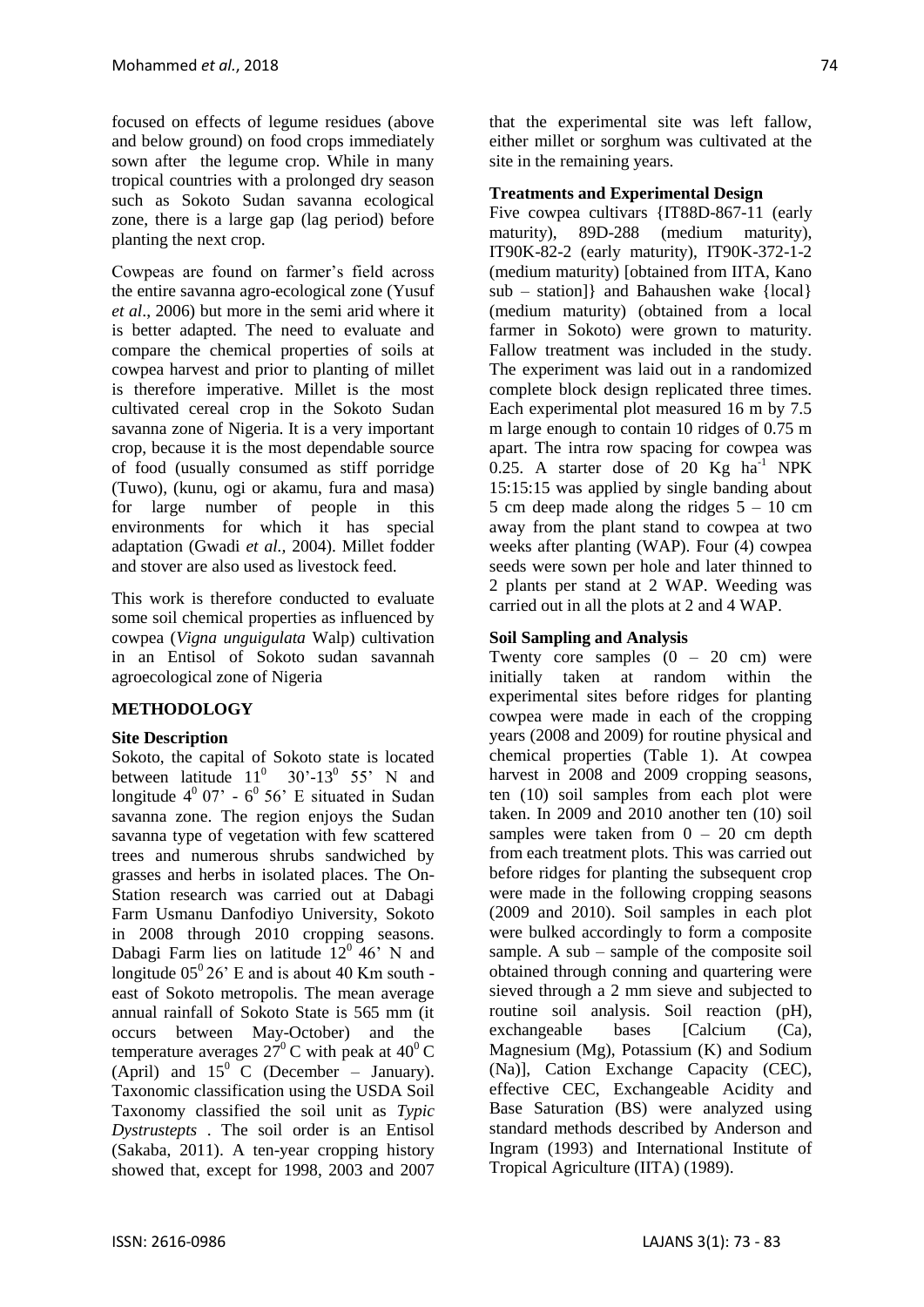## **Statistical analysis**

Data obtained was subjected to analysis of variance (ANOVA) using General Linear Model procedure of SAS (Statistical Analysis System Inst., 1999). Means separation was done using Duncan Multiple Range test, tested at 5% probability level.

## **RESULTS AND DISCUSSION**

# **Initial Soil Physical and Chemical Properties of experimental site**

Soil chemical and physical properties at the experimental site are presented in Table 1.

Except for pH in water that recorded significantly higher value in 2008 than that of 2009, other chemical parameters determined statistically at par. The soils at the study area were strongly to moderately acidic and belong to the sandy loam textural class. Organic Carbon, total nitrogen, available Phosphorus, CEC and percentage base saturation were generally low (Table 1) according to the ratings of Esu (1991).

#### **Soil reaction and exchangeable acidity**

The effect of growing cowpea on some chemical properties of the soil at cowpea harvest and prior to sowing of subsequent crop [after about 9 months (i.e. June  $-$  October) of lag period] are presented in Tables 2 through 9. Soil pH and exchangeable acidity at cowpea harvest and prior to planting the following crop are presented in Tables 2 and 3.

At cowpea harvest, pH  $(H_20)$  and pH  $(CaCl_2)$ ranged from 5.36 to 5.53 and 5.08 to 5.13, respectively in 2008, 2009 and two years combined (Table 2). These values (5.36 to 5.53 and 5.08 to 5.13) were significantly ( $P \leq$ 0.05) lower than those of initials and combined analysis. The pH values that ranged between 5.36 – 5.43 in H<sub>2</sub>0 and 5.08 – 5.15 in CaCl<sub>2</sub> were recorded prior to subsequent cropping in both years and combined (Table 3).

Only the value of pH in water differed statistically (P<0.05) in 2010 among treatments (Table 3). Pooled analysis of values obtained in both sampling periods (cowpea harvest and prior to subsequent cropping) as shown in Table 4 revealed that significantly ( $P \leq 0.05$ ) highest pH values were observed in IT 89D- 288 (pH in  $H_2$ 0 = 5.44 and pH in CaCl<sub>2</sub> = 5.13) and Bahaushe

(local) (pH in H<sub>2</sub>0=5.43 and pH in CaCl<sub>2</sub> = 5.13) plots. Table 5 showed that irrespective of varietal treatments pH in  $H<sub>2</sub>0$  and CaCl<sub>2</sub> at cowpea harvest and prior to following year's cropping had values that differed only marginally. The pH ranges obtained in this work indicated that the soil was moderately acidic according to Victor *et al.* (2005) criteria. Generally, pH values observed during the sampling periods were lower than the initial indicating that the cowpea varieties grown and fallow increased acidity of the soil (Mohammed, 2001). Increased acidity was however, generally highest in fallow plots. The findings of Kamh *et al.* (1999) revealed that legumes have acidifying effect on the soils due to nitrogen fixation. Variations observed in the values of pH among treatments could be attributed to the differentials in their genotypes. This corroborates the assertions of Tebebe *et al*. (1995) and Sanginga *et al*. (2000). These researchers explained that plant genotypes influence the effect of phosphorus on nodulation and hence the amount of nitrogen fixed in the soil, which in turn causes variation in their effect on soil pH where they are grown. Except for IT 89D-288 that had exchangeable acidity value of  $0.14$  cmolkg<sup>-1</sup> in 2009 which was similar to that of the initial, all the values obtained in other treatments and combined were significantly higher than those of the initial at cowpea harvest (Table 2). Prior to sowing of subsequent crop, IT 89D- 288 recorded significantly the lowest values of 0.16 and  $0.12$  cmolkg<sup>-1</sup> exchangeable acidity in 2009 and 2010 respectively followed by Bahaushe (local) among treatments (Table 3). The IT 89D-288 consistently had significantly the lowest value of  $0.14$  cmolkg<sup>-1</sup> in the combined, while fallow plots recorded significantly the highest value of  $0.22$  cmolkg<sup>-1</sup>. . Table 4 showed that, irrespective of sampling periods IT 90K-82-2 recorded the highest exchangeable acidity value of 0.21 cmolkg<sup>-1</sup> and the lowest value was observed in IT 89D- $288$  (0.15 cmolkg<sup>-1</sup>) among cowpea varieties. Fallow was only marginally higher than the 0.21 cmolkg<sup>-1</sup> obtained in IT 90K-82-2. On the whole, exchangeable acidity at cowpea harvest and before sowing of subsequent crop were similar (Table 5).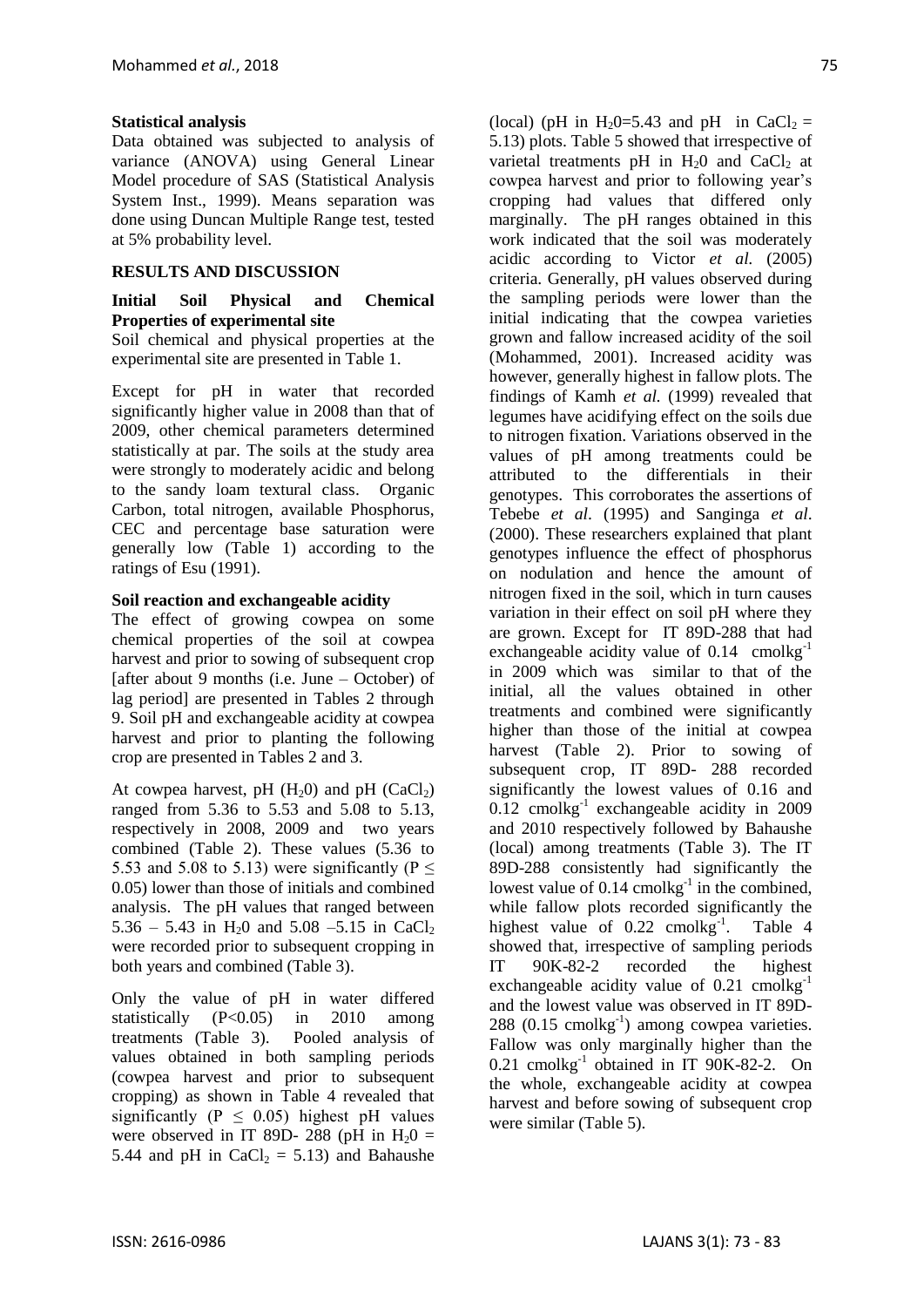| Soil parameter                             | 2008              | 2009           | S. E. |
|--------------------------------------------|-------------------|----------------|-------|
| $pH(H2O)$ in 1:1 ratio                     | $5.73^{a}$        | $5.41^{b}$     | 0.044 |
| pH $(CaCl2)$ in 1:2 ratio                  | $5.44^{\circ}$    | $5.12^{a}$     | 0.061 |
| Org. C $(g kg^{-1})$                       | $1.32^{a}$        | $1.30^{\rm a}$ | 0.059 |
| Org. $M$ (g kg <sup>-1</sup> )             | $2.28^{a}$        | $2.24^{\circ}$ | 0.101 |
| Total N $(g kg^{-1})$                      | $0.22^{\rm a}$    | $0.22^{\rm a}$ | 0.017 |
| Available P $(mg kg^{-1})$                 | $2.73^{a}$        | $2.71^a$       | 0.014 |
| Exchangeable cations (cmol $kg^{-1}$ )     |                   |                |       |
| Ca                                         | $1.77^{\rm a}$    | $1.74^{\circ}$ | 0.032 |
| Mg                                         | $0.26^{\rm a}$    | $0.23^{\rm a}$ | 0.004 |
| K                                          | $0.12^{\rm a}$    | $0.12^a$       | 0.004 |
| Na                                         | 0.20 <sup>a</sup> | $0.19^{a}$     | 0.004 |
| Exchangeable acidity (cmol $kg^{-1}$ )     | $0.13^{\rm a}$    | $0.14^{\rm a}$ | 0.015 |
| <b>Effective CEC</b>                       | $2.48^{a}$        | $2.42^{\rm a}$ | 0.023 |
| Cation exchange capacity (cmol $kg^{-1}$ ) | $5.64^{\rm a}$    | $5.61^{\circ}$ | 0.011 |
| Base saturation<br>(% )                    | $44^{\mathrm{a}}$ | $43^{\circ}$   | 0.325 |
| Particle size distribution                 |                   |                |       |
| Sand $(g \text{ kg}^{-1})$                 | 792.0             | 792.0          |       |
| $(g kg^{-1})$<br>Silt                      | 183.0             | 183.0          |       |
| Clay $(g \, kg^{-1})$                      | 25.0              | 25.0           |       |
| <b>Textural class</b>                      | Sandy Loam        | Sandy Loam     |       |

Table 1. Selected chemical and physical properties of soil (0-20cm) at the experimental site prior to cowpea cropping in 2008 and 2009

Means in a column and treatment group followed by same letters are not significantly different. S. E. = Standard Error.

Table 2. Effect of growing cowpea on soil pH and exchangeable acidity at cowpea harvest in 2008 and 2009

| Treatment        | pH(H <sub>2</sub> O) |      |                |                   | $pH$ (CaCl <sub>2</sub> ) |            |                    | Exch.Acidity $(Al^{3+} + H^+)$ |                    |  |
|------------------|----------------------|------|----------------|-------------------|---------------------------|------------|--------------------|--------------------------------|--------------------|--|
|                  |                      |      |                |                   |                           |            |                    | $(\text{cmolkg}^{-1})$         |                    |  |
|                  | 2008                 | 2009 | Combined       | 2008              | 2009                      | Combined   | 2008               | 2009                           | Combined           |  |
| Initial          | $5.73^{\circ}$       | 5.41 | $5.57^{\rm a}$ | $5.44^{\rm a}$    | $5.12^a$                  | $5.28^{a}$ | $0.13^{\circ}$     | $0.14^{\circ}$                 | $0.14^d$           |  |
| IT 88D-867-11    | $5.43^{b}$           | 5.37 | $5.40^{b}$     | $5.11^b$          | 5.09 <sup>a</sup>         | $5.10^{b}$ | $0.19^{ab}$        | $0.17^{\text{abc}}$            | $0.18^{bc}$        |  |
| IT 89D-288       | $5.53^{b}$           | 5.40 | $5.47^{\rm b}$ | $5.12^{b}$        | $5.13^{a}$                | $5.13^{b}$ | $0.18^{b}$         | $0.14^{\circ}$                 | 0.16 <sup>cd</sup> |  |
| IT 90K-372-1-2   | $5.40^{b}$           | 5.36 | $5.38^{b}$     | $5.11^b$          | $5.10^a$                  | $5.11^{b}$ | $0.19^{ab}$        | $0.20^{ab}$                    | 0.20ab             |  |
| IT 90K-82-2      | $5.41^{b}$           | 5.39 | $5.40^{b}$     | $5.10^{b}$        | 5.08 <sup>a</sup>         | $5.09^{b}$ | 0.20 <sup>ab</sup> | 0.21 <sup>ab</sup>             | 0.21 <sup>ab</sup> |  |
| Bahaushe (local) | $5.50^{b}$           | 5.39 | $5.44^{b}$     | $5.12^{b}$        | 5.11 <sup>a</sup>         | $5.12^{b}$ | $0.19^{ab}$        | $0.17^{bc}$                    | $0.18^{bc}$        |  |
| Fallow           | $5.38^{b}$           | 5.38 | $5.38^{b}$     | 5.09 <sup>b</sup> | $5.09^{\rm a}$            | $5.09^{b}$ | $0.21^{\rm a}$     | $0.22^{\rm a}$                 | $0.22^{\rm a}$     |  |
| S. E.            | 0.06                 | 0.04 | 0.05           | 0.03              | 0.04                      | 0.04       | 0.01               | 0.02                           | 0.01               |  |

Means in a column and treatment group followed by same letters are not significantly different using DMRT at 5 % level.

|  | Table 3. Residual effects of growing cowpea on soil pH and exchangeable acidity |  |  |  |  |
|--|---------------------------------------------------------------------------------|--|--|--|--|
|  | prior to subsequent year's cropping in 2009 and 2010                            |  |  |  |  |

| Treatment plots  |      | $pH(H_2O)$     |                | $pH$ (CaCl <sub>2</sub> ) |                   |                   | Exch. Acidity $(\overline{Al^{3+} + H^+})$ |                |                |  |
|------------------|------|----------------|----------------|---------------------------|-------------------|-------------------|--------------------------------------------|----------------|----------------|--|
|                  |      |                |                |                           |                   |                   | $($ cmol $kg^{-1}$                         |                |                |  |
|                  | 2009 | 2010           | Combined       | 2009                      | 2010              | Combined          | 2009                                       | 2010           | Combined       |  |
| IT 88D-867-11    | 5.36 | $5.41^{\circ}$ | $5.39^{ab}$    | 5.08 <sup>a</sup>         | $5.10^a$          | $5.09^{\rm a}$    | $0.22^a$                                   | $0.18^{p}$     | $0.20^{bc}$    |  |
| IT 89D-288       | 5.41 | $5.42^{\rm a}$ | $5.41^{\rm a}$ | $5.13^{a}$                | $5.13^{\circ}$    | $5.13^{\rm a}$    | 0.16 <sup>c</sup>                          | $0.12^d$       | $0.14^e$       |  |
| IT 90K-372-1-2   | 5.40 | $5.42^{\rm a}$ | $5.40^{ab}$    | $5.11^{\rm a}$            | $5.12^a$          | $5.12^{\rm a}$    | $0.18^{bc}$                                | $0.19^{b}$     | $0.19^{\circ}$ |  |
| IT 90K-82-2      | 5.35 | $5.40^{\circ}$ | $5.38^{ab}$    | 5.08 <sup>a</sup>         | $5.10^a$          | 5.09 <sup>a</sup> | $0.22^a$                                   | $0.19^{b}$     | $0.21^{ab}$    |  |
| Bahaushe (local) | 5.41 | $5.43^{\rm a}$ | $5.42^{\rm a}$ | $5.13^{\circ}$            | $5.15^{\rm a}$    | $5.14^{\rm a}$    | $0.18^{bc}$                                | $0.15^{\circ}$ | $0.17^d$       |  |
| Fallow           | 5.37 | $5.34^{b}$     | $5.36^{b}$     | $5.09^{\rm a}$            | 5.08 <sup>a</sup> | $5.09^{\rm a}$    | 0.20 <sup>ab</sup>                         | $0.24^{\rm a}$ | $0.22^{\rm a}$ |  |
| S. E.            | 0.03 | 0.02           | 0.02           | 0.03                      | 0.03              | 0.02              | 0.01                                       | 0.01           | 0.02           |  |

Means in a column and treatment group followed by same letters are not significantly different using DMRT at 5 % level.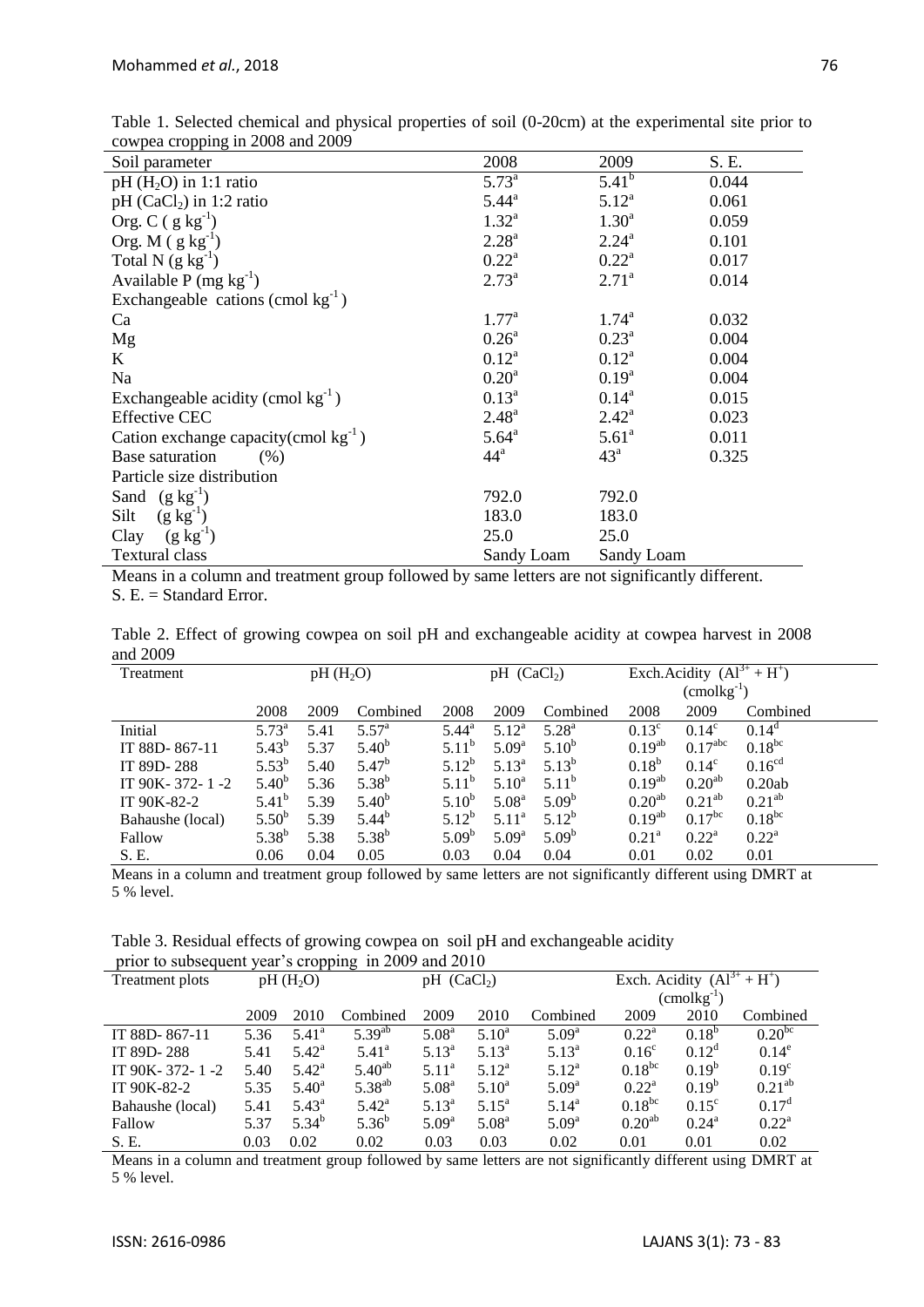At cowpea harvest, pH  $(H<sub>2</sub>0)$  and pH  $(CaCl<sub>2</sub>)$ ranged from 5.36 to 5.53 and 5.08 to 5.13, respectively in 2008, 2009 and two years combined (Table 2). These values (5.36 to 5.53 and 5.08 to 5.13) were significantly ( $P \le$ 0.05) lower than those of initials and combined analysis. The pH values that ranged between 5.36 – 5.43 in H<sub>2</sub>0 and 5.08 – 5.15 in CaCl<sub>2</sub> were recorded prior to subsequent cropping in both years and combined (Table 3).

Only the value of pH in water differed statistically (P<0.05) in 2010 among treatments (Table 3). Pooled analysis of values obtained in both sampling periods (cowpea harvest and prior to subsequent cropping) as shown in Table 4 revealed that significantly ( $P \leq 0.05$ ) highest pH values were observed in IT 89D- 288 (pH in  $H_2$ 0 = 5.44 and pH in  $CaCl<sub>2</sub> = 5.13$  and Bahaushe (local) (pH in H<sub>2</sub>0=5.43 and pH in CaCl<sub>2</sub> = 5.13) plots. Table 5 showed that irrespective of varietal treatments  $pH$  in  $H<sub>2</sub>0$  and CaCl<sub>2</sub> at cowpea harvest and prior to following year's cropping had values that differed only marginally. The pH ranges obtained in this work indicated that the soil was moderately acidic according to Victor *et al.* (2005) criteria. Generally, pH values observed during the sampling periods were lower than the initial indicating that the cowpea varieties grown and fallow increased acidity of the soil (Mohammed, 2001). Increased acidity was however, generally highest in fallow plots. The findings of Kamh *et al.* (1999) revealed that legumes have acidifying effect on the soils due to nitrogen fixation. Variations observed in the values of pH among treatments could be attributed to the differentials in their genotypes. This corroborates the assertions of Tebebe *et al*. (1995) and Sanginga *et al*. (2000). These researchers explained that plant genotypes influence the effect of phosphorus on nodulation and hence the amount of nitrogen fixed in the soil, which in turn causes variation in their effect on soil pH where they are grown. Except for IT 89D-288 that had exchangeable acidity value of  $0.14$  cmolkg<sup>-1</sup> in 2009 which was similar to that of the initial, all the values obtained in other treatments and combined were significantly higher than those of the initial at cowpea harvest (Table 2). Prior to sowing of subsequent crop, IT 89D- 288 recorded significantly the lowest values of 0.16 and

 $0.12$  cmolkg<sup>-1</sup> exchangeable acidity in 2009 and 2010 respectively followed by Bahaushe (local) among treatments (Table 3). The IT 89D-288 consistently had significantly the lowest value of  $0.14$  cmolkg<sup>-1</sup> in the combined, while fallow plots recorded significantly the highest value of  $0.22$  cmolkg<sup>-1</sup>. . Table 4 showed that, irrespective of sampling periods IT 90K-82-2 recorded the highest exchangeable acidity value of  $0.21$  cmolkg<sup>-1</sup> and the lowest value was observed in IT 89D- $288$  (0.15 cmolkg<sup>-1</sup>) among cowpea varieties. Fallow was only marginally higher than the 0.21 cmolkg<sup>-1</sup> obtained in IT 90K-82-2. On the whole, exchangeable acidity at cowpea harvest and before sowing of subsequent crop were similar (Table 5).

Generally, it shows that exchangeable acidity values obtained in all the treatment plots were generally higher than those of the initial. This cannot be unconnected with the increased acidity recorded in the treatment plots over those of the control. The upper limit of 0.12 to  $0.24$  cmolkg<sup>-1</sup> range (Tables 2 and 3) observed in this study was very much below the 1.00 cmolkg-1 critical level for soils to have acidity problem according to Odunze *et al.*(1992).

## **Exchangeable bases and effective cation exchange capacity (ECEC)**

Presented in Tables 4, 5, 6, 7, 8 and 9 are the results of soil exchangeable bases and ECEC. All the mean values obtained in the cowpea and fallow treatment plots for Ca, Mg, K, Na and ECEC at cowpea harvest in 2008 and 2009 and combined were significantly  $(P<0.05)$ different (Table 6 and 8). The mean values that ranged from  $0.88 - 1.48$ ,  $0.12 - 0.19$ ,  $0.06$  $-0.10$  and  $0.11 - 0.16$  cmol kg<sup>-1</sup> were obtained for Ca, Mg, K and Na respectively in both years and combined (Table 6). The ECEC on the other hand, recorded values that ranged between 1.41 and 2.06 cmol  $kg^{-1}$  in 2008 and 2009 and combined (Table 8). Both cowpea and fallow treatment plots significantly decreased the mean values of exchangeable bases and ECEC over those of the initial at cowpea harvest in the two years and combined (Tables 6 and 8).

Generally, the largest decreases were observed with IT 90K-82-2 and IT 88D- 867-11, while the lowest was with IT 89D- 288 followed by Bahaushe (local).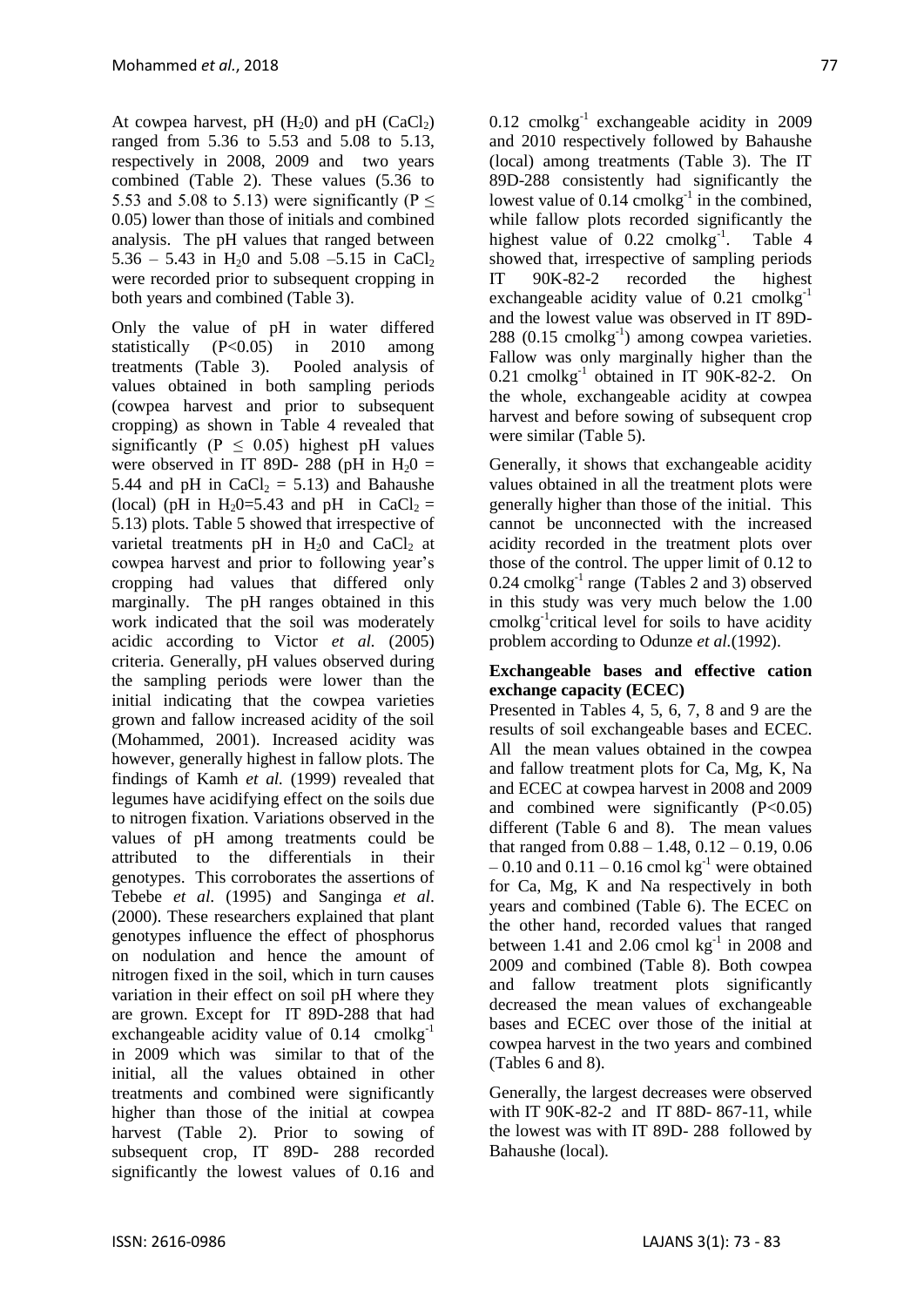Prior to subsequent year's cropping, values recorded for Ca, Mg, K, Na and ECEC were between  $0.91 - 1.54$ ,  $0.14 - 0.19$ ,  $0.08 - 0.10$ ,  $0.11 - 0.13$  and  $1.46 - 2.11$  cmolkg<sup>-1</sup>, respectively in the combined analysis (Table 7 and 9). These values and those of 2009 and 2010 differed significantly (P<0.05). The only exception was that of Na in 2009. The values recorded in this sampling period were also lower than the initial value (Tables 6 and 8). The trend of decrease was similar to that of sampling at cowpea harvest (Table 7). Table 5 shows the comparison between sampling at cowpea harvest and prior to subsequent year's planting irrespective of cowpea and fallow treatments. Three trends of result were obtained. They include; (i) soil Ca and Mg contents significantly higher  $(P<0.05)$  prior to sowing of millet than at cowpea harvest (ii) Na contents significantly  $(P<0.05)$  higher at cowpea harvest than prior to sowing of crop the following year and (iii) the non significance  $(P<0.05)$  of K contents and ECEC between sampling periods.

Irrespective of sampling periods, exchangeable bases and ECEC ranged from  $1.03 - 1.51$ ,  $0.15$  $-$  0.19, 0.06  $-$  0.10, 0.13  $-$  0.13 and 1.56  $-$ 2.08 cmolkg-1 among cowpea varieties (Table 4). Significantly the highest soil exchangeable base and ECEC were observed in IT 89D- 288. However, these values did not differ significantly from those of K in Bahaushe (local) and Na in IT 90K- 372- 1 -2 and Bahaushe (local). The values obtained in exchangeable bases and ECEC irrespective of sampling periods (Table 4) were below those of the initials (Tables 6 and 8) . This implies that the crops used in this study depleted the soil exchangeable bases. This is in agreement with the findings of Promsakha *et al.* (2005) and Osundare (2008). They reported decrease in soil K and Ca contents in legumes grown plots. Only Na had mean value that was rated medium, Ca, Mg and K were rated low according to the rating of Esu (1991).

## **Cation exchange capacity (CEC) and percentage base saturation (PBS)**

Results of cation exchange capacity (CEC) and percentage base saturation (PBS) are shown in Tables 4, 5, 8 and 9. The values obtained at cowpea harvest varied significantly in 2008 and 2009 and combined (Table 8). In the combined analysis, CEC and PBS ranged from 5.55 (fallow) to 5.77 (IT 89D- 288) cmolkg-1

and 25.86 (fallow) to 35.48 (IT 89D- 288) % respectively (Table 8). Significantly (P<0.05) the highest CEC was consistently observed with IT 89D- 288 in 2008 and 2009 and combined. Values obtained in the combined analysis for other cowpea treatments did not differ statistically. Except for the fallow plots that decreased CEC, all the cowpea treated plots increased CEC over those of the initial values. The increased organic carbon (OC) content probably led to the increased CEC. On the contrary, all the treatments decreased percentage base saturation (PBS) in relation to the initial value (Table 8). This could be as a result of the general decrease in soil pH and exchangeable bases, and increased exchangeable acidity (Tables 2 and 6). The largest decrease among cowpea treatments was in IT 88D- 867-11which was statistically the same with IT 90K-82-2. IT 89D- 288 consistently recorded the lowest decrease in 2008 and 2009 and combined (Table 8). Percentage BS ranged from 25.35 to 36.07 % in 2008 and 2009 and combined (Table 8).

Table 9 also revealed that CEC values obtained prior to planting in 2009 and 2010 and combined were higher than those of the initials. Significantly  $(P<0.05)$  largest increase in CEC value  $(5.78 \text{ cmolkg}^{-1})$  was with IT 89D- 288 and the lowest with IT 90K-82-2  $(5.67 \text{ cmolkg}^{-1})$  and in the combined analysis (Table 9). In the combined, the highest percentage BS was recorded in IT 89D- 288 followed by Bahaushe (local) and IT 90K-372- 1 -2 which did not differ statistically (P>0.05). The IT 88D- 867-11 had the lowest percentage BS and was not significantly different from that of IT 90K-82-2 (Table 9) . The  $5.68$  cmolkg<sup>-1</sup> and  $31.22$  % values obtained for CEC and PBS respectively, prior to planting in the subsequent year were significantly higher than that observed at cowpea harvest (Table 9). In the pooled analysis presented in Table 4, CEC and percentage BS values were significant. CEC ranged between 5.65 cmolkg<sup>-1</sup> in IT 90K-82-2 and  $5.77$  cmolkg<sup>-1</sup> in IT 89D- 288 among cowpea treatments. The lowest value of this range  $(5.65 \text{ cmolkg}^{-1})$  was higher than the initial values averaged  $(5.63 \text{ cmolkg}^{-1})$  (Table 8). The IT 89D- 288 consistently recorded the highest percentage BS irrespective of the sampling periods (Table 4) but was below the value obtained in the initial (Table 8).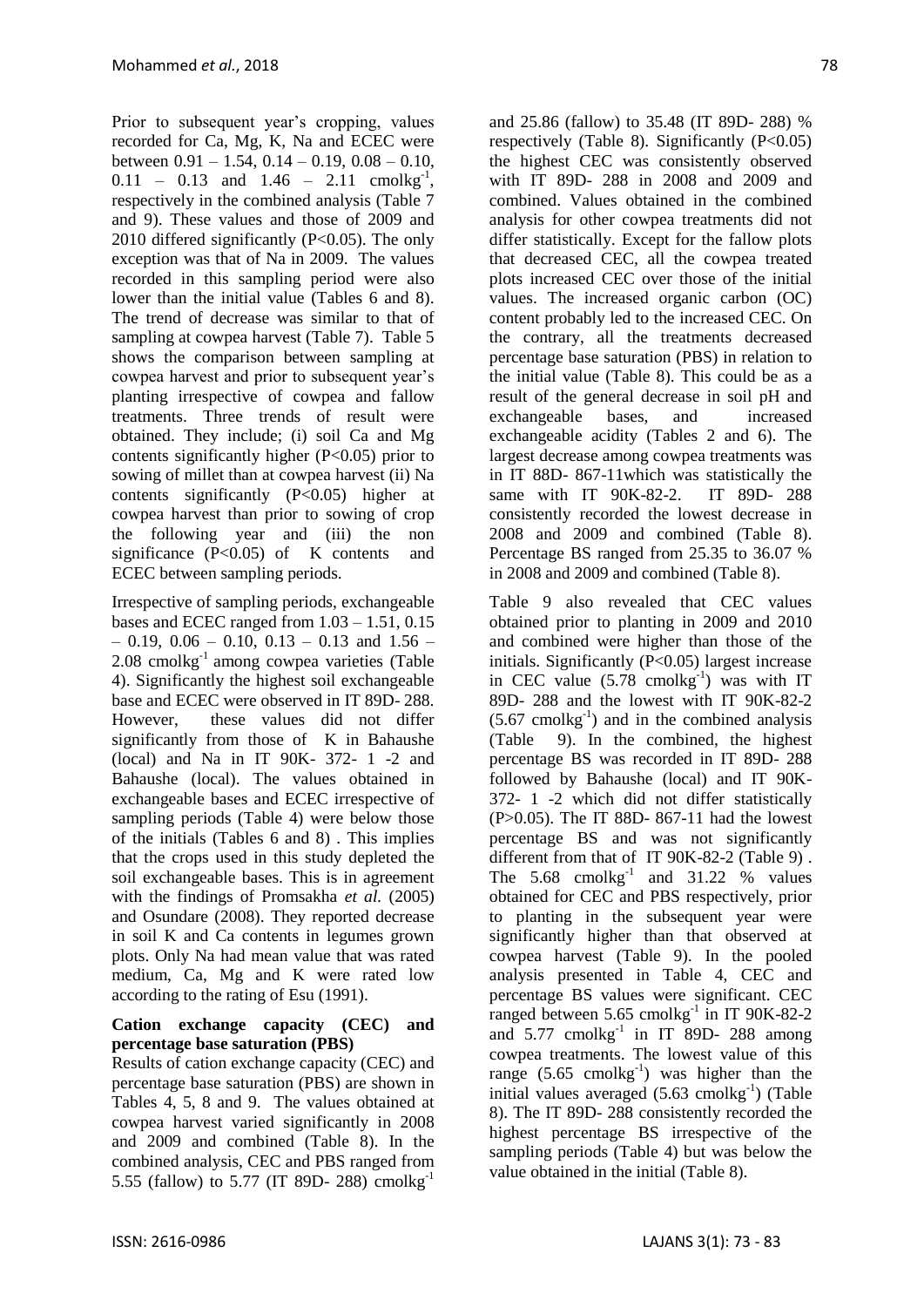The values of CEC and percent BS recorded in this study fall within the low rating category (CEC of  $> 6$  cmolkg<sup>-1</sup> and PBS of  $> 50\%$ ) of Esu (1991).

| <b>Treatment Plot</b> | pH                 | pH                   | Ca                     | Mg                | K                      | Na                     | Exch.Acidity           | <b>ECEC</b>            | <b>CEC</b>             | <b>BS</b>      |
|-----------------------|--------------------|----------------------|------------------------|-------------------|------------------------|------------------------|------------------------|------------------------|------------------------|----------------|
|                       | (H <sub>2</sub> O) | (CaCl <sub>2</sub> ) | $(\text{cmolkg}^{-1})$ | $(cmolkg-1)$      | $(\text{cmolkg}^{-1})$ | $(\text{cmolkg}^{-1})$ | $(A1^{3+}+H^+)$        | $(\text{cmolkg}^{-1})$ | $(\text{cmolkg}^{-1})$ | (% )           |
|                       |                    |                      |                        |                   |                        |                        | $(\text{cmolkg}^{-1})$ |                        |                        |                |
| IT 88D-867-11         | $5.39^{ab}$        | $5.10^{ab}$          | 1.03 <sup>c</sup>      | 0.16 <sup>c</sup> | 0.07 <sup>bc</sup>     | $0.11^{b}$             | $0.19^{b}$             | $1.56^d$               | 5.66 <sup>c</sup>      | 27.5           |
|                       |                    |                      |                        |                   |                        |                        |                        |                        |                        | 6 <sup>c</sup> |
| IT 89D-288            | $5.44^{\circ}$     | $5.13^{a}$           | 1.51 <sup>a</sup>      | $0.19^{a}$        | 0.10 <sup>a</sup>      | $0.13^a$               | $0.15^d$               | 2.08 <sup>a</sup>      | $5.77^{\circ}$         | 35.9           |
|                       |                    |                      |                        |                   |                        |                        |                        |                        |                        | $6^{\circ}$    |
| IT 90K-372-1-2        | $5.40^{ab}$        | $5.11^{ab}$          | $1.35^{b}$             | $0.17^{b}$        | 0.08 <sup>b</sup>      | $0.12^{ab}$            | $0.18^{bc}$            | 1.90 <sup>c</sup>      | $5.68^{bc}$            | 33.3           |
|                       |                    |                      |                        |                   |                        |                        |                        |                        |                        | $5^{\rm b}$    |
|                       |                    |                      |                        |                   |                        |                        |                        |                        |                        |                |
| IT 90K-82-2           | $5.40^{ab}$        | 5.09 <sup>ab</sup>   | 1.04 <sup>c</sup>      | $0.15^{\circ}$    | 0.06 <sup>c</sup>      | $0.11^{b}$             | $0.21^{ab}$            | $1.57^{\rm d}$         | $5.65^{\circ}$         | 27.7           |
|                       |                    |                      |                        |                   |                        |                        |                        |                        |                        | 6 <sup>c</sup> |
| Bahaushe (local)      | $5.43^{\circ}$     | $5.13^{a}$           | $1.38^{b}$             | $0.17^{\rm b}$    | $0.10^{a}$             | $0.13^{a}$             | $0.17^{\circ}$         | $1.95^{b}$             | $5.70^{b}$             | 34.0           |
|                       |                    |                      |                        |                   |                        |                        |                        |                        |                        | 6 <sup>b</sup> |
| Fallow                | $5.37^{b}$         | $5.08^{b}$           | $0.91^d$               | $0.13^d$          | 0.07 <sup>bc</sup>     | $0.11^{b}$             | $0.22^{\text{a}}$      | $1.45^e$               | 5.56 <sup>d</sup>      | 25.9           |
|                       |                    |                      |                        |                   |                        |                        |                        |                        |                        |                |
|                       |                    |                      |                        |                   |                        |                        |                        |                        |                        | 9 <sup>d</sup> |
| S. E.                 | 0.02               | 0.01                 | 0.02                   | 0.01              | 0.004                  | 0.01                   | 0.01                   | 0.02                   | 0.01                   | 0.33           |

Table 4 . Pooled analysis of soil pH, Exchangeable bases and acidity, ECEC, CEC and Base saturation at both cowpea harvest in 2008 and 2009 and before subsequent crop planting in 2009 and 2010 as influenced by cowpea variety

Means in a column and treatment group followed by same letters are not significantly different using DMRT at 5 % level.

Table 5. Soil pH, Exchangeable bases and acidity, CEC and Base saturation (BS) at cowpea harvest and before planting in the subsequent compared

| Sampling period        | pH                 | pH                   |                       | Mg                  |              | Na                  | Exch. Acidity        | <b>ECEC</b>           | CEC             | BS          |
|------------------------|--------------------|----------------------|-----------------------|---------------------|--------------|---------------------|----------------------|-----------------------|-----------------|-------------|
|                        | (H <sub>2</sub> O) | (CaCl <sub>2</sub> ) | $\text{comolkg}^{-1}$ | $\rm (cmolkg^{-1})$ | $(cmolkg-1)$ | $\rm (cmolkg^{-1})$ | $(A1^{3+}$<br>$+H^+$ | $\text{comolkg}^{-1}$ | $(cmolkg^{-1})$ | (% )        |
|                        |                    |                      |                       |                     |              |                     | $\text{cmolkg}^{-1}$ |                       |                 |             |
| At cowpea harvest      | 5.41               | 5.10                 | .18 <sup>b</sup>      | $0.16^b$            | 0.08         | $0.12^{\text{a}}$   | 0.19                 | $1.72^{b}$            | $5.66^{\circ}$  | $30.34^{b}$ |
| Before planting millet | 5.39               | 5.11                 | $1.23^{\circ}$        | $0.17^{\rm a}$      | 0.08         | $0.11^b$            | 0.19                 | $1.78^{a}$            | $5.68^{\rm a}$  | $31.22^a$   |
| S. E.                  | $0.01\,$           | 0.01                 | $\rm 0.01$            | 0.003               | 0.003        | 0.004               | 0.004                | 0.01                  | $\rm 0.01$      | 0.19        |

Means in a column and treatment group followed by same letters are not significantly different.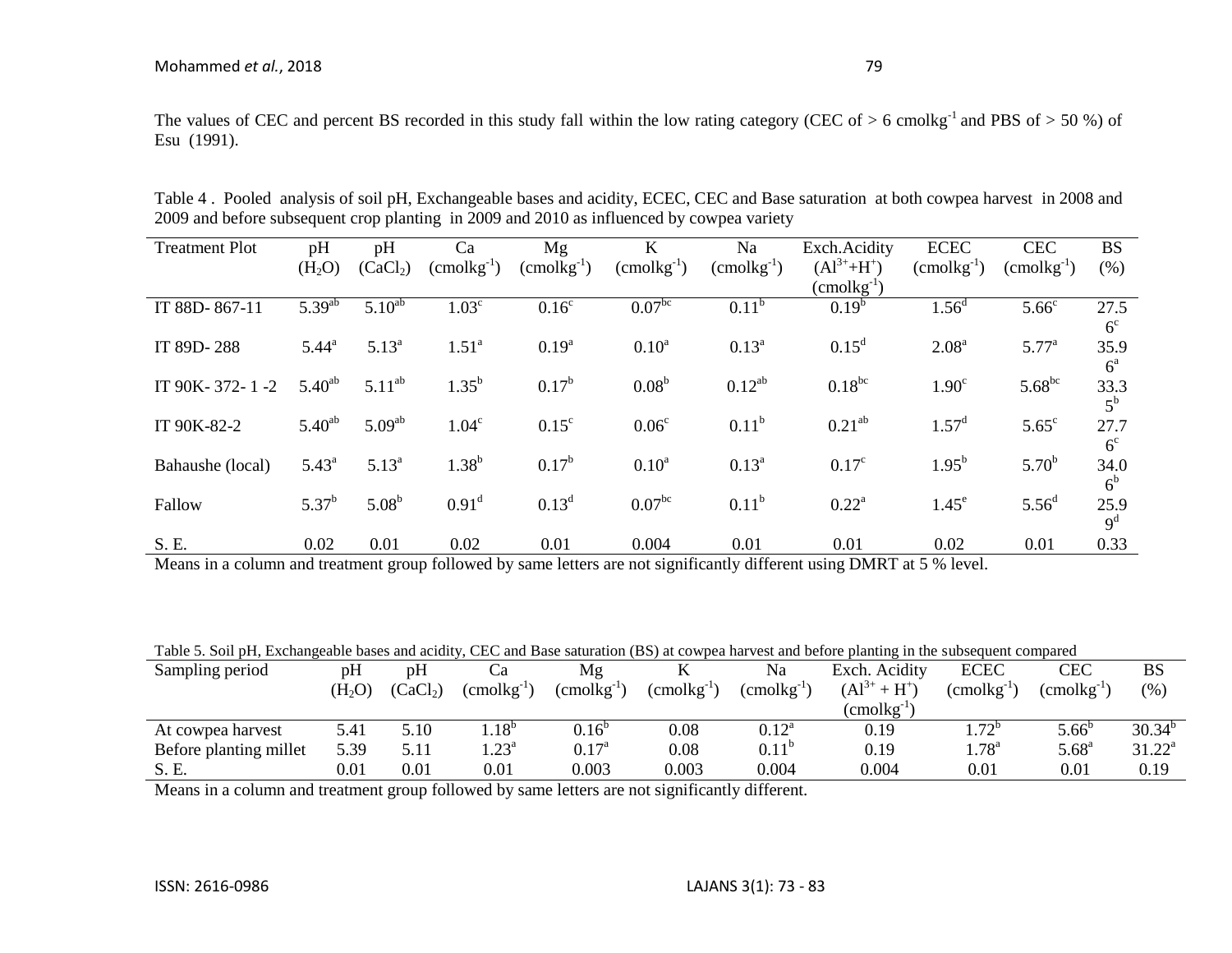| Parameter        |                      | $Ca$ (cmolkg <sup>-1</sup> ) |                   | $Mg$ (cmolkg <sup>-1</sup> ) |                    |                      | $K$ (cmolkg <sup>-1</sup> ) |                   |                    | Na $(cmolkg^{-1})$ |                |                   |
|------------------|----------------------|------------------------------|-------------------|------------------------------|--------------------|----------------------|-----------------------------|-------------------|--------------------|--------------------|----------------|-------------------|
|                  | 2008                 | 2009                         | Combined          | 2008                         | 2009<br>Combined   |                      | 2008                        | 2009              | Combined           | 2008               | 2009           | Combine           |
|                  |                      |                              |                   |                              |                    |                      |                             |                   |                    |                    |                |                   |
| Initial          | $.77^{\circ}$        | .74 <sup>a</sup>             | .76 <sup>a</sup>  | $0.26^{\text{a}}$            | $0.23^{\rm a}$     | $0.25^{\text{a}}$    | $0.12^a$                    | $0.12^a$          | $0.12^a$           | 0.20 <sup>a</sup>  | $0.19^{a}$     | 0.20 <sup>a</sup> |
| Treatment        |                      |                              |                   |                              |                    |                      |                             |                   |                    |                    |                |                   |
| IT 88D-867-11    | $0.92$ <sup>de</sup> | .08 <sup>d</sup>             | 1.00 <sup>d</sup> | $0.15^{bc}$                  | 0.15 <sup>cd</sup> | $0.15^{\circ}$       | $0.08^{bc}$                 | 0.07 <sup>c</sup> | 0.08 <sup>cd</sup> | $0.13^{b}$         | $0.11^{\circ}$ | $0.12^{b}$        |
| IT 89D-288       | 1.48b                | $.47^{b}$                    | $1.48^{b}$        | $0.18^{b}$                   | $0.19^{b}$         | $0.19^b$             | 0.09 <sup>bc</sup>          | $0.10^{ab}$       | 0.10 <sup>b</sup>  | 0.10 <sup>b</sup>  | $0.16^{b}$     | $0.13^{b}$        |
| IT 90K-372-1-2   | 1.31 <sup>c</sup>    | 1.31 <sup>c</sup>            | 1.31 <sup>c</sup> | $0.17^{b}$                   | $0.16^{bc}$        | $0.17^{bc}$          | 0.09 <sup>bc</sup>          | $0.08^{bc}$       | 0.09 <sup>bc</sup> | $0.12^{b}$         | $0.13^{\circ}$ | $0.13^{b}$        |
| IT 90K-82-2      | $0.96^{\rm d}$       | 1.02 <sup>de</sup>           | $0.99^d$          | $0.15^{bc}$                  | 0.14 <sup>cd</sup> | 0.16 <sup>c</sup>    | $0.08^{bc}$                 | 0.07 <sup>c</sup> | 0.08 <sup>cd</sup> | $0.12^{b}$         | $0.12^{\circ}$ | $0.12^{b}$        |
| Bahaushe (local) | 1.36 <sup>c</sup>    | $1.36^{\circ}$               | 1.36 <sup>c</sup> | $0.17^b$                     | $0.16^{bc}$        | $0.17$ <sup>bc</sup> | $0.10^{ab}$                 | $0.10^{ab}$       | 0.10 <sup>b</sup>  | $0.11^{b}$         | $0.16^{b}$     | $0.14^{b}$        |
| Fallow           | $0.88^e$             | $0.95^e$                     | $0.92^e$          | $0.13^{\circ}$               | $0.12^d$           | $0.13^d$             | 0.07 <sup>c</sup>           | 0.06 <sup>c</sup> | $0.07^{\rm d}$     | $0.12^{b}$         | $0.11^{\circ}$ | $0.12^b$          |
| S. E.            | 0.02                 | 0.03                         | 0.03              | 0.01                         | 0.01               | 0.02                 | 0.01                        | 0.01              | 0.01               | 0.01               | 0.01           | 0.01              |

Table 6. Soil exchangeable bases at cowpea harvest as affected by growing cowpea varieties in 2008 and 2009 cropping seasons

Means in a column and treatment group followed by same letters are not significantly different using DMRT at 5 % level.

| Table 8. Effect of cowpea varieties on soil ECEC, CEC and BS at cowpea harvest in 2008 and 2009 cropping seasons |  |  |  |  |  |
|------------------------------------------------------------------------------------------------------------------|--|--|--|--|--|
|------------------------------------------------------------------------------------------------------------------|--|--|--|--|--|

| Treatment        | $ECEC$ (cmolkg <sup>-1</sup> ) |                   |                      |                   | $CEC$ (cmolkg <sup>-1</sup> ) |                | <b>BS</b><br>(%)   |                     |                    |  |
|------------------|--------------------------------|-------------------|----------------------|-------------------|-------------------------------|----------------|--------------------|---------------------|--------------------|--|
|                  | 2008                           | 2009              | Combined             | 2008              | 2009                          | Combined       | 2008               | 2009                | Combined           |  |
| Initial          | $2.48^{a}$                     | $2.42^{\circ}$    | $2.45^{\circ}$       | $5.64^{b}$        | $5.61^{b}$                    | $5.63^{\circ}$ | $43.98^{a}$        | $43.14^{a}$         | $43.56^{\circ}$    |  |
| IT 88D-867-11    | $1.47^{\rm d}$                 | .58 <sup>d</sup>  | $1.53^e$             | $5.68^{b}$        | $5.63^{b}$                    | $5.66^{bc}$    | $25.89^{\rm d}$    | $28.13^d$           | $27.01^{\rm d}$    |  |
| IT 89D-288       | $2.03^{b}$                     | $2.06^{\circ}$    | $2.05^{\rm b}$       | $5.82^{a}$        | $5.71^{\circ}$                | $5.77^{\circ}$ | $34.89^{b}$        | 36.07 <sup>b</sup>  | $35.48^{b}$        |  |
| IT 90K-372-1-2   | $1.82^{\circ}$                 | $1.88^{\circ}$    | 1.85 <sup>d</sup>    | $5.68^{b}$        | $5.64^{b}$                    | $5.66^{bc}$    | $32.04^{\circ}$    | $33.34^{\circ}$     | $32.69^{\circ}$    |  |
| IT 90K-82-2      | 1.51 <sup>d</sup>              | .56 <sup>d</sup>  | $1.54^e$             | $5.66^{b}$        | $5.63^{b}$                    | $5.66^{bc}$    | $26.68^{\rm d}$    | $27.70^{\text{de}}$ | 27.19 <sup>d</sup> |  |
| Bahaushe (local) | $1.93^b$                       | $1.95^{\circ}$    | $1.94^\circ$         | $5.68^{b}$        | $5.68^{ab}$                   | $5.68^{b}$     | $33.32^{bc}$       | $34.33^{\circ}$     | $33.83^{\circ}$    |  |
| Fallow           | 1.41 <sup>d</sup>              | $1.46^\mathrm{e}$ | l. $44^{\mathrm{t}}$ | 5.56 <sup>c</sup> | 5.54 <sup>c</sup>             | $5.55^{\rm d}$ | $25.36^{\text{d}}$ | $26.35^e$           | $25.86^{\rm d}$    |  |
| S. E.            | 0.04                           | 0.03              | 0.04                 | 0.02              | 0.02                          | 0.03           | 0.69               | 0.53                | 0.60               |  |

Means in a column and treatment group followed by same letters are not significantly different using DMRT at 5 % level.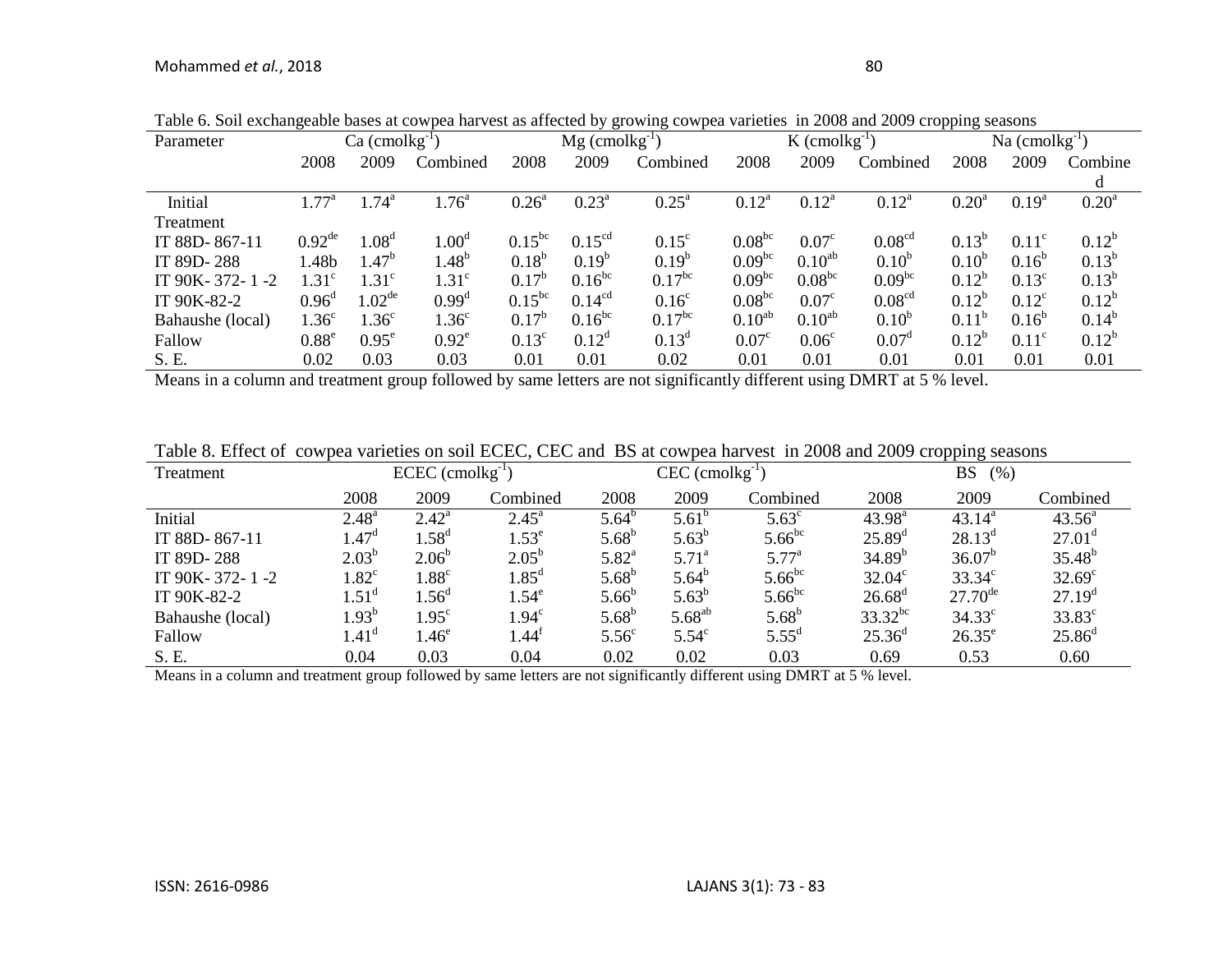| $1000$ , $1000$ , $1000$ , $1000$ , $1000$ , $1000$ , $1000$ , $100$ , $100$ , $100$ , $1000$ , $1000$ , $1000$<br>Treatment plots |                   | $ECEC$ (cmolkg <sup>-1</sup> ) |                   |                | $CEC$ (cmolkg <sup>-1</sup> ) |                | BS<br>(% )         |                 |                 |  |
|------------------------------------------------------------------------------------------------------------------------------------|-------------------|--------------------------------|-------------------|----------------|-------------------------------|----------------|--------------------|-----------------|-----------------|--|
|                                                                                                                                    | 2009              | 2010                           | Combined          | 2009           | 2010                          | Combined       | 2009               | 2010            | Combined        |  |
| IT 88D-867-11                                                                                                                      | .46 <sup>d</sup>  | $1.73^{\circ}$                 | .60 <sup>c</sup>  | $5.68^{bc}$    | $5.67^{\circ}$                | $5.68^{\circ}$ | $25.71^{\circ}$    | $30.51^{\circ}$ | $28.11^c$       |  |
| IT 89D-288                                                                                                                         | $2.05^{\text{a}}$ | $2.16^{\circ}$                 | $2.11^a$          | $5.85^{\circ}$ | $5.71^{ab}$                   | $5.78^{a}$     | $35.04^{\circ}$    | $37.83^a$       | $34.44^{\rm a}$ |  |
| IT 90K-372-1-2                                                                                                                     | $.87^{\circ}$     | $2.01^{b}$                     | $1.94^b$          | $5.71^{\circ}$ | $5.69^{b}$                    | $5.70^{b}$     | $32.72^{b}$        | $35.32^{b}$     | $34.02^b$       |  |
| IT 90K-82-2                                                                                                                        | .50 <sup>d</sup>  | $1.71^\circ$                   | $.61^{\circ}$     | $5.67^{\circ}$ | $5.66^{bc}$                   | $5.67^{\circ}$ | $26.46^{\circ}$    | $30.21^\circ$   | $28.34^{\circ}$ |  |
| Bahaushe (local)                                                                                                                   | $.95^{b}$         | $1.97^{\circ}$                 | $1.96^{\circ}$    | $5.70^{bc}$    | $5.73^{a}$                    | $5.72^b$       | 34.21 <sup>a</sup> | $34.39^{b}$     | $34.30^{b}$     |  |
| Fallow                                                                                                                             | $.34^e$           | $1.57^{\circ}$                 | 1.46 <sup>a</sup> | $5.56^{\circ}$ | $5.58^{d}$                    | $5.57^{\rm d}$ | $24.10^{\circ}$    | $28.14^{\circ}$ | $26.12^d$       |  |
| S. E.                                                                                                                              | 0.03              | 0.03                           | 0.04              | 0.01           | 0.01                          | 0.01           | 0.43               | 0.44            | 0.41            |  |

Table 9 . Cowpea varieties effect on soil ECEC, CEC and BS before planting in 2009 and 2010

Means in a column and treatment group followed by same letters are not significantly different using DMRT at 5 % level.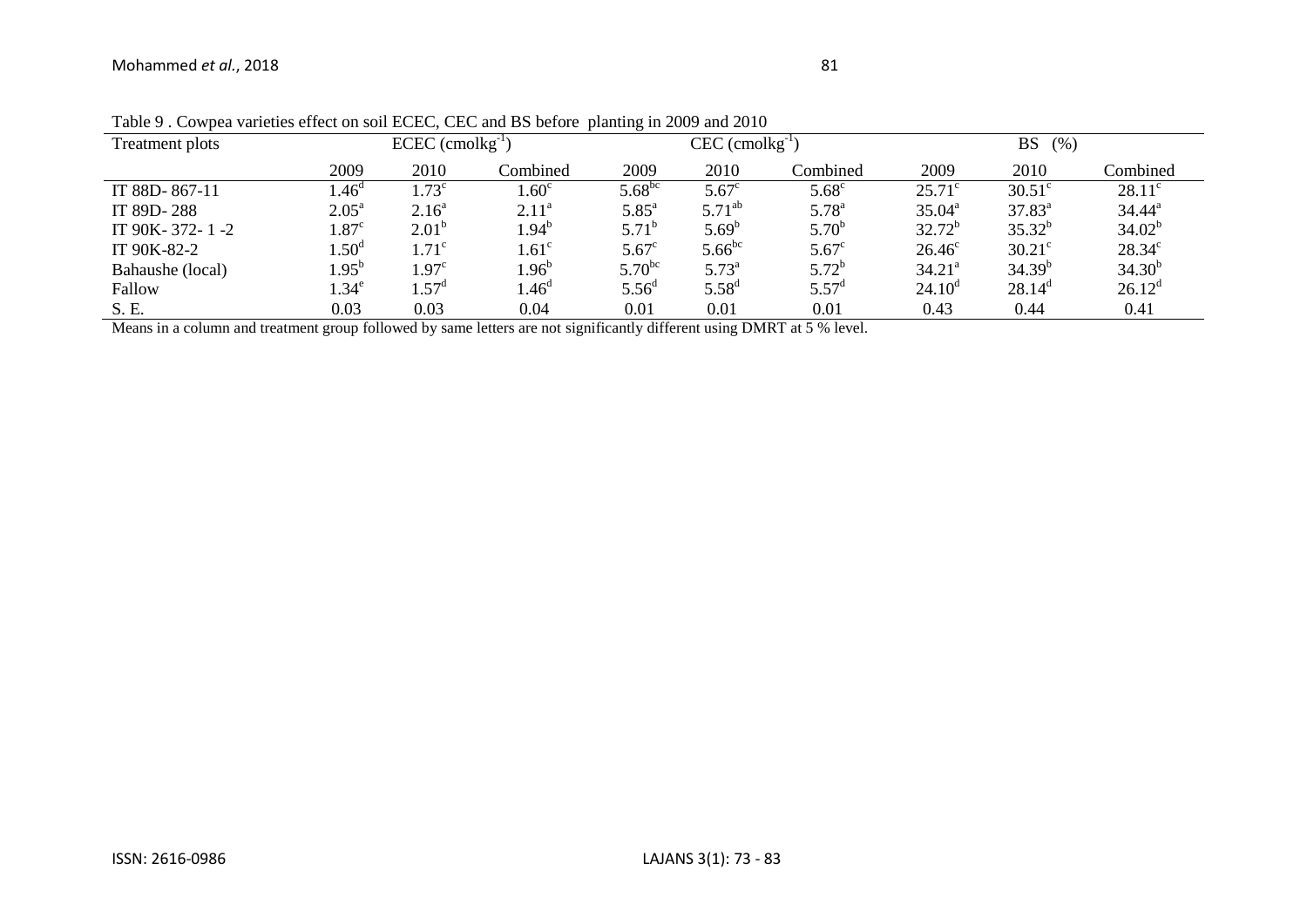#### **Conclusion**

Cultivation of cowpea reduced soil pH value prior to subsequent year's planting compared with at cowpea harvest which did not alter the strongly acid class of the soil. Mean values of soil exchangeable Ca and Mg, ECEC, CEC and BS recorded were significantly  $(P<0.05)$ higher prior to planting of subsequent year's crop than at cowpea harvest. However, only the mean value obtained in CEC was higher than the initial value. The lowest depletion of these parameters and highest CEC value were observed in IT89KD-288 variety. It is therefore suggested that IT 89D-288 be included in the farming systems of Sudan savanna agro-ecological zone.

#### **REFERENCES**

- Abayomi, Y.A., Fadayomi, O., Babatola, J.O. and Tian, G. (2001). Evaluation of selected legume cover crops for biomass production, dry season survival and soil fertility improvement in a moist savanna location in Nigeria. *African Crop Science Journal,* 9(4): 615-627.
- Adeboye, M.K.A., Iwuafor, E.N.O. and Agbenin, J.O. (2006). The effect of crop rotation and nitrogen fertilization on soil chemical and microbial properties in guinea savanna alfisol of Nigeria. *Plant and Soil,* 281:97-107.
- Alvey, S., Bagayoko, M., Neumann, G. and Buerkert, A. (2001). Cereal/legume rotation affected chemical properties and biological activities in two West African soils. *Plant and Soil,* 231: 45-54.
- Anderson, J.M. and Ingram, J.S.I. (1993). *Tropical Soil Biology and Fertility. A Handbook of Methods*. 2nd Edition. CABI, Wallingford, UK. 221 pp.
- Esu, I.E. (1991). Detailed Soil Survey of NIHORT FARM at Bunkure, Kano State. *A study project Commissioned by the National horticultural Research Institute,Ibadan, Nigeria.* 72pp.
- Giller, K.E. (2001). *Nitrogen Fixation in Tropical Cropping Systems*. 2nd edn. CAB International, Wallingford, UK.
- Ibrahim, P. I. (2007). Evaluation of *Aeschynomene indica* and *Sesbania rostrata* rotation as pre rice green manure in wetland ecosystems of Bida and Kuta areas of Niger State, Nigeria. A draft thesis submitted to the Post Graduate School, Federal University of Technology, Minna in partial fulfillment of requirements for the award of the degree of Doctor of Philosophy, Soil Science. PP  $1 - 132$ .
- IITA (International Institute of Tropical Agriculture). (1989). Selected methods of soil and plant analysis. *Manual series No. 1. IITA,* Ibadan, Nigeria. 70 pp.
- Kamh, M., Horst, W. J., Amer, F., Mustage, H. and Maier, P. (1999). Mobilization of soil and fertilizer phosphate by cover crops. *Plant soil,* 211:19-27.
- McDonagh, J. E. and Hillyer, A. E. M. (2003). Grain legumes in peral millet systems in Northern Namibia: An assessment of potential nitrogen contributions. *Experimental Agriculture,* 39: 319-362.
- Mohammed, A. (2001). Residual benefits of a promiscuous soybean variety to maize in an Alfisol of Nigeria's Southern Guinea savanna. A thesis submitted to Postgraduate School, Federal University of Technology, Minna, in partial fulfillment of the requirements for the award of degree of Master of Technology in Soil Science (Soil Fertility). Pp 1-88.
- Odunze, A.C., Tarawali, S.A., De Haan, N.C., Iwuafor, N.O., Katung, P.D., Akoneguon, G.E., Oglesby, K.A. and Fowness, J.H. (1992). Effects of chemical composition on nitrogen mineralization from green manures of seven tropical leguminous trees. *Plant and soil,* **143**: 177-132.
- Okonji, C. J., Okeleye, K.A., Aderibigbe, S.G., Oyekanmi, A.A., Sakariyawo, O.S. and Okelana, M.A.O. (2011). Effect of